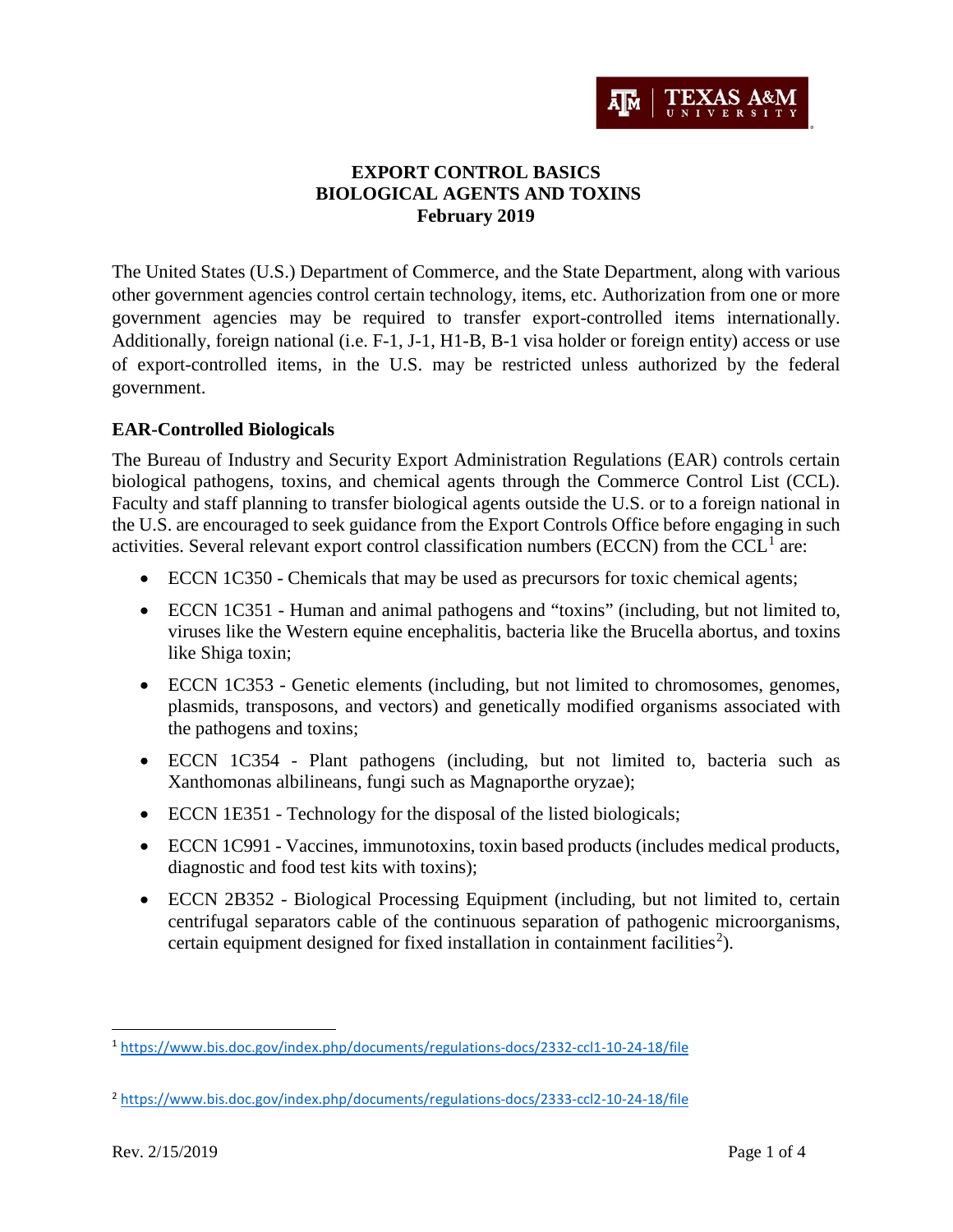### **ITAR-Controlled Biologicals**

It is important to keep in mind that biological agents may also be controlled under the International Traffic in Arms Regulations (ITAR) (see Category XIV: Toxicological Agents Including Chemical, Biological Agents and Associated Equipment, of the United States Munitions List)<sup>[3](#page-1-0)</sup>. Foreign nationals and entities in the United States may not access ITARcontrolled biologicals without authorization from the government. ITAR treats any of the following as defense articles:

- "Biological agent or biologically derived substance specifically developed or modified to increase its capability to produce casualties in humans or livestock or to degrade equipment or damage crops."
- "Equipment and its components, parts, accessories, and attachments specifically designed or modified for military operations and compatibility with military equipment. . . ." Note that equipment used with biological materials may be included under this category.

### **Fundamental Research and Published Information Exclusions**

Generally, in the United States, a foreign national may use EAR export controlled pathogens and toxins for fundamental research so long as the technology being shared with the foreign national or entity is publicly available and part of fundamental research (see below). It is important to keep in mind that unlike EAR controlled pathogens and toxins, foreign nationals and entities in the United States may not access ITAR controlled biological agents/substances (see Category XIV: Toxicological Agents Including Chemical, Biological Agents and Associated Equipment, of the United States Munitions List (USML))<sup>3</sup>.

Fundamental research is defined as research in science, engineering, or mathematics, the results of which ordinarily are published and shared broadly within the research community, and for which the researchers have not accepted restrictions for proprietary or national security reasons<sup>[4](#page-1-1)</sup>.

- The fundamental research exclusion does not apply to export controlled items or information used in connection with fundamental research (i.e. models, instruments, equipment devices, biologicals).
- It is not fundamental research if publication/dissemination restrictions are accepted or if the research is proprietary.
- Published information or information that will be published is not subject to the  $EAR<sup>5</sup>$  $EAR<sup>5</sup>$  $EAR<sup>5</sup>$ .

<span id="page-1-1"></span><sup>4</sup> [https://www.ecfr.gov/cgi](https://www.ecfr.gov/cgi-bin/retrieveECFR?gp=&SID=70e390c181ea17f847fa696c47e3140a&mc=true&r=PART&n=pt22.1.121)[bin/retrieveECFR?gp=&SID=70e390c181ea17f847fa696c47e3140a&mc=true&r=PART&n=pt22.1.121](https://www.ecfr.gov/cgi-bin/retrieveECFR?gp=&SID=70e390c181ea17f847fa696c47e3140a&mc=true&r=PART&n=pt22.1.121)

<span id="page-1-0"></span> <sup>3</sup> [https://www.bis.doc.gov/index.php/documents/regulation-docs/412-part-734-scope-of-the-export](https://www.bis.doc.gov/index.php/documents/regulation-docs/412-part-734-scope-of-the-export-administration-regulations/file)[administration-regulations/file](https://www.bis.doc.gov/index.php/documents/regulation-docs/412-part-734-scope-of-the-export-administration-regulations/file)

<span id="page-1-2"></span><sup>5</sup> [https://www.bis.doc.gov/index.php/documents/regulation-docs/412-part-734-scope-of-the-export](https://www.bis.doc.gov/index.php/documents/regulation-docs/412-part-734-scope-of-the-export-administration-regulations/file)[administration-regulations/file](https://www.bis.doc.gov/index.php/documents/regulation-docs/412-part-734-scope-of-the-export-administration-regulations/file)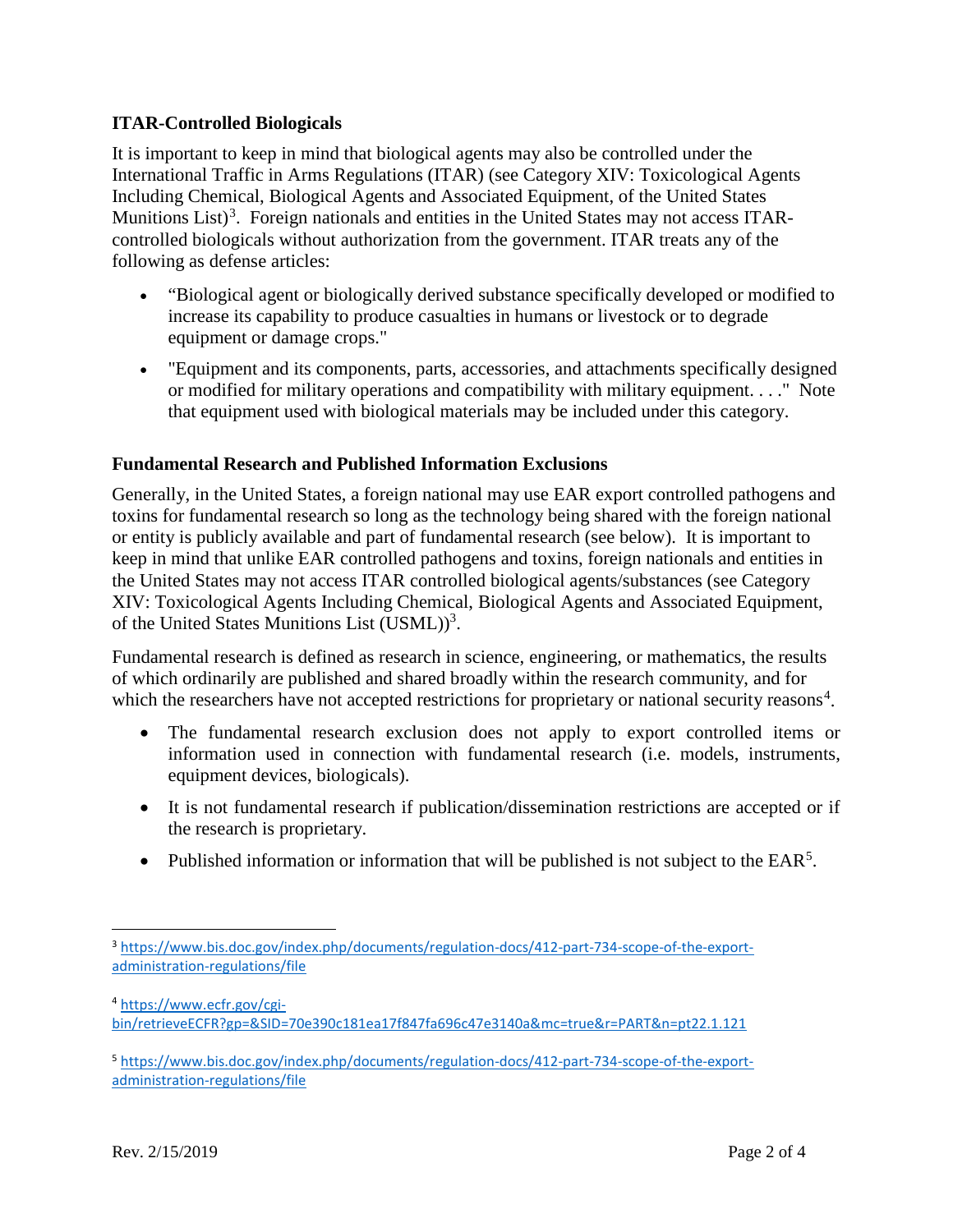• Information that is already in the public domain is not subject to the ITAR<sup>[6](#page-2-0)</sup>.

### **Examples of Potentially Export-Controlled Activities**

- Foreign national (i.e. F-1, J-1, H1B, B-1, etc.) visa holder is going to work in a laboratory that conducts research related to export-controlled biologicals or vaccines for diseases in animals, plants and humans.
- Sharing proprietary or non-publicly available information, including how to produce, maintain, quality check, or dispose of biological agents or genetic elements with a foreign national or entity anywhere.
- Shipping an export-controlled biological agent or genetic element internationally ("hand carried" is considered an export).

### **Common Misconceptions**

- Some people believe attenuated strains are not controlled. This is false. Attenuated strains can still be controlled.
- Some people believe minimal quantities are not controlled. This is false. Any quantity of a controlled biological is still controlled.
- Some people believe their research materials and equipment are not controlled if the project is fundamental research. This is false. Fundamental research exclusion does not apply to physical/tangible items.
- Some people believe that if the biological is no longer subject to the Department of Health & Human Services Center for Disease Control and Prevention – Federal Select Agent Program [\(https://www.selectagents.gov/](https://www.selectagents.gov/) ), it is also not export controlled. This is false. These are separate concerns controlled by separate governmental departments. Material that may no longer be regulated under the Select Agent Regulations, may nonetheless be regulated under the EAR.

**[For additional guidance,](https://vpr.tamu.edu/initiate-research/export-controls)** please contact the Export Controls Office. The Export Controls Office can assist with classification determinations and provide guidance on application of the regulations to your proposed activity.

Export control laws are complex and fact specific. Regulations, rules and lists for specifying who or what is considered export sensitive and where export controls apply are subject to change. The outline above is intended to provide a very brief outline of basic export control information. It should not be relied upon exclusively nor should it be construed as legal advice.

<span id="page-2-0"></span> <sup>6</sup> ITAR Public Domain 22 CFR 120.11 [https://www.govinfo.gov/content/pkg/CFR-2018-title22-vol1/xml/CFR-2018](https://www.govinfo.gov/content/pkg/CFR-2018-title22-vol1/xml/CFR-2018-title22-vol1-part120.xml) [title22-vol1-part120.xml](https://www.govinfo.gov/content/pkg/CFR-2018-title22-vol1/xml/CFR-2018-title22-vol1-part120.xml)